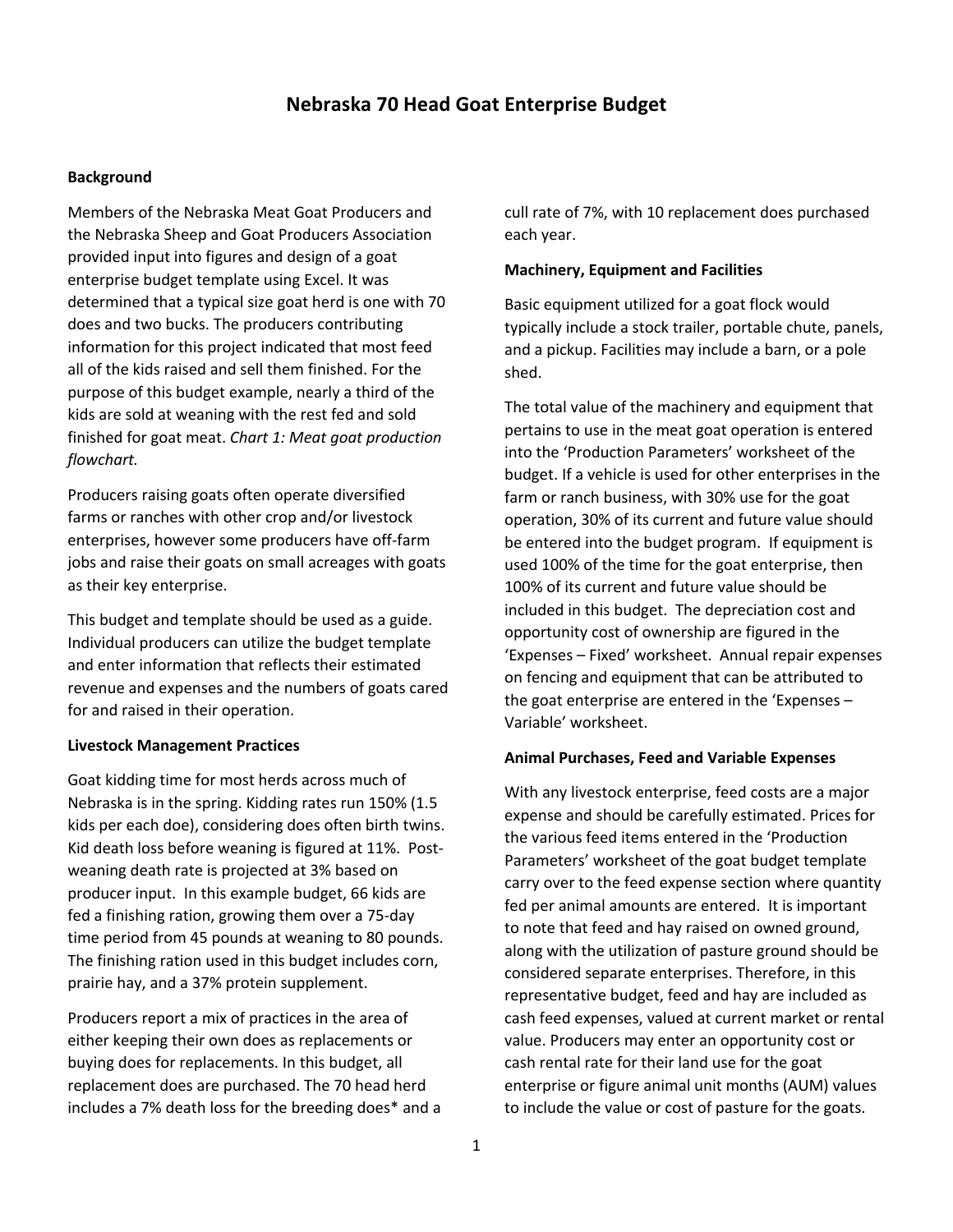In the representative goat budget, pasture costs are included in feed expense, where one AUM is valued at \$43. Each doe would utilize .17 AU per month or .85 AUMs total for the year. In the west central area of Nebraska, we figured one acre equals 0.7 AUMs, therefore, each doe would utilize 1.2 acres over 5 months on pasture or 84 acres total for the does. The bucks would each utilize 1.4 acres for the year or 2.8 acres for the two.

In the variable expenses worksheet, some expenses are entered per animal, then the total is calculated in the worksheet and for other expense items such as repairs, a total expense is requested. Keep in mind that expenses entered in this section should be expenses that can be allocated directly to the goat enterprise, which may be a percentage of a total expense amount for the entire farm or ranch business. Expenses such as general liability insurance, accounting, and vehicles for example, not specific to the goat enterprise, should be allocated by percentage and entered in the fixed expense worksheet as overhead.

### **Revenue and Breakeven Prices**

The meat goat budget template provides an estimated breakeven price for producers and a projected net revenue (or loss) based on current prices for kids, while also taking into consideration feed and other expenses relating to a goat enterprise. The 70 head goat herd budget projects \$1,130 net revenue or \$16.15 net return per doe as summarized in the 'Summary Budget' worksheet. In this budget, the breakeven sale price calculations are all below breakeven price.

*\*USDA National Animal Health Monitoring System, 2009 Study.* 

## **Goat Enterprise Budget Template and Budget Narrative Developed by:**

*Daniel Gertner, Graduate Student, Department of Agricultural Economics, University of Nebraska – Lincoln*

*Glennis McClure, Extension Educator, Department of Agricultural Economics, University of Nebraska - Lincoln*

*Randy Sander, Extension Educator, University of Nebraska -Lincoln*

*Elliott Dennis, PhD, Department of Agricultural Economics, University of Nebraska – Lincoln*